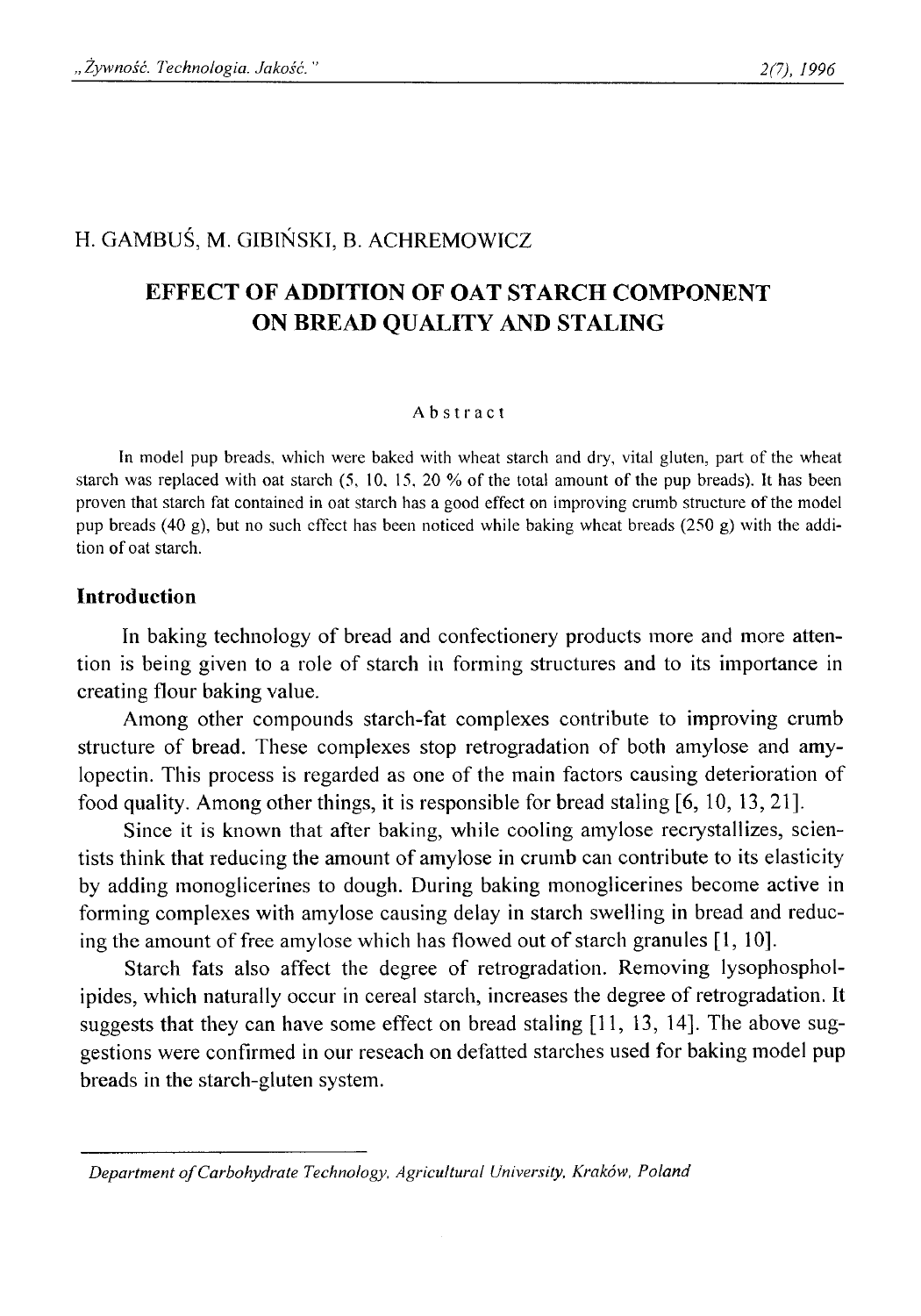The experiments proved that these starch fats had a crucial effect on both quality and staling of the pup breads [2].

The aim of this work is to present the effect of the starch fat, which naturally occurs in cereal starch, on quality of the pup breads. As the source of this fat we used oat starch, which is characterized by the highest content of fat substances among the studied cereal starches [17, 18].

## **Material and methods**

In the first stage of the experiment our research material consisted of cereal starches - wheat and oat ones. The wheat starch was isolated from wheat of Emika variety by the laboratory method by using a 0.1 % solution of NaCl [5]. The oat starch was isolated by Paton's method [18] from oat of Halny variety and from commercial mixture was called the oat industial starch in the further stages of the experiment. In the investigated starches we determined the basic physicochemical properties such as: raw protein content (N  $\times$  5.7) according to [20], total phosphorus content [12] and raw fat content [20], water binding capacity, solubility in water and pasting characteristic of 8.5 % water starch pastes in a Rheotest 2 rotational viscosimeter [4],

In the second stage the research material comprised pup loaves. They were baked with the wheat starch according to the following recipe [3]: 80g starch (starch dry substance), 20 g dry vital gluten (dry substance), 8 g sugar, 3 g salt, 1.5 g dried yeast and 70 ccm of water (at 30°C). The dough yield was 170, and the mass of the bits was 40 g each.

In the pup breads we were gradually replacing the wheat starch with the oat industrial starch increasing its amount form 5 and 10 up to 15 and 20 % and once we replaced the wheat starch with 20 % of the oat starch of Halny variety.

Besides, an attempt was made to bake the wheat bread of 250 g, in which some part of the wheat flour was being replaced with the oat starch and industrial starch in the amounts of 10 % and 20 % of the total mass.

On the day of baking the volume of the loaves was measured in loose material and the indices of their quality were determined according to the standard [19]. During three days of storing up the pup breads in plastic bags in a climatic chamber at the temperatures of 23-24°C and the relative humidity of 64 % we were constantly evaluating bread staling. In our evaluation we also concentrated on crumb penetration measured by a PNR-10 penetrometer and on blue value as in indicator of amylose content in water crumb extract [15].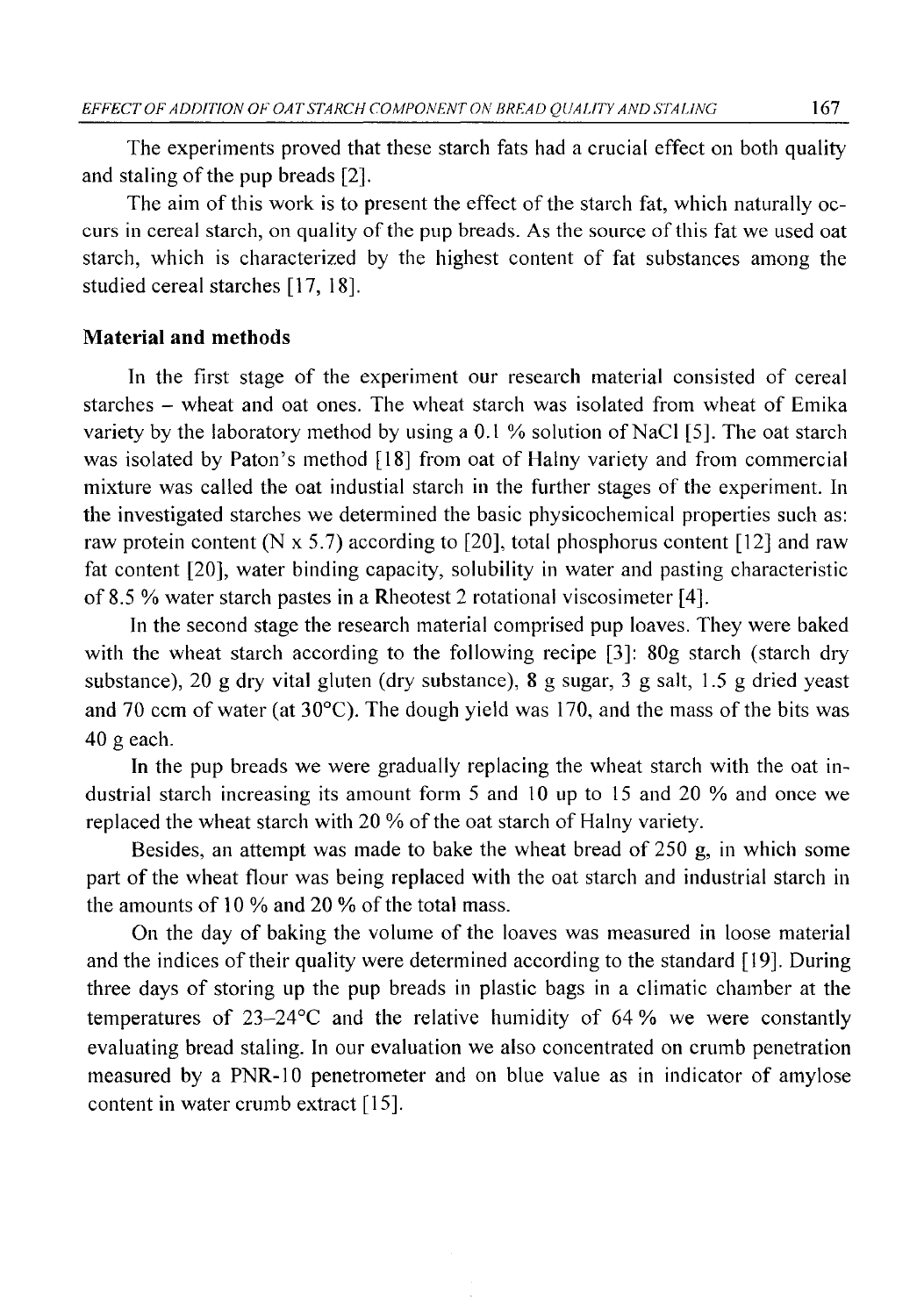# **Results and discussion**

On one hand, in comparison with the wheat starch the oat starches were characterized by a decidedly higher content of total phosphorus and raw fat, on the other hand, they had a lower water binding capacity (at 60 and  $80^{\circ}$ C) and a several times lower solubility in water at the both applied temperatures (Table 1). The analyzed oat starch of Halny variety was characterized by the lowest solubility. It is probably due to the highest content of fat substances in this starch.

Their higher pasting temperature is also connected with the higher content of fat substances in oat starches, because amylose-fat complexes reduce swelling, solubility and outflow of amylose [4, 8, 14]. The proportional rise in pasting temperature with the increase of fat content in the investigated starch confirms this theory (Table 1).

**Table 1**

| Starch characteristic                                                         | Wheat starch of Emika variety | Oat starch       |                   |  |
|-------------------------------------------------------------------------------|-------------------------------|------------------|-------------------|--|
|                                                                               |                               | of Halny variety | industrial starch |  |
| Raw protein content (% d.m.)                                                  | 0.18                          | 0.13             | 0.21              |  |
| Total phosphorus content (% d.m.)                                             | 0.044                         | 0.071            | 0.076             |  |
| Raw fat content (% d.m.)                                                      | 0.58                          | 1.70             | 1.03              |  |
| Water binding capacity (g/lg d.m.)<br>at $60^{\circ}$ C<br>at $80^{\circ}$ C  | 8.5<br>9.8                    | 5.4<br>6.4       | 6.2<br>6.5        |  |
| Starch solubility in water (% d.m.)<br>at $60^{\circ}$ C<br>at $80^{\circ}$ C | 4.2<br>8.6                    | 0.8<br>0.6       | 0.6<br>0.8        |  |
| Pasting temperature $[^{\circ}C]$                                             | 74                            | 88.5             | 85                |  |
| Maximum viscosity [J.U.]                                                      | 68                            | 119              | 112               |  |
| Viscosity after 20 minutes at $96^{\circ}$ C [J.U.]                           | 54                            | 106              | 117               |  |
| Viscosity after cooling to $50^{\circ}$ C [J.U.]                              | 106                           | 114              | 122               |  |

**Physicochemical properties of oat starches in comparison with wheat starch**

Maximum viscosity of the industrial oat starch was almoust twice as high as that of the wheat starch. Our conclusion is confirmed by the earlier researches on that problem [17, 18].

It is probably due to a much lower oat starch granulation in comparison with wheat starch, and also to a different structure of amylose and amylopectin in oat starch. As we know from Paton's works [18[, oat amylose is characterized by a higher degree of viscisity (2.46-2.99 g/ccm) than wheat starch (2.33 g/ccm), what is attested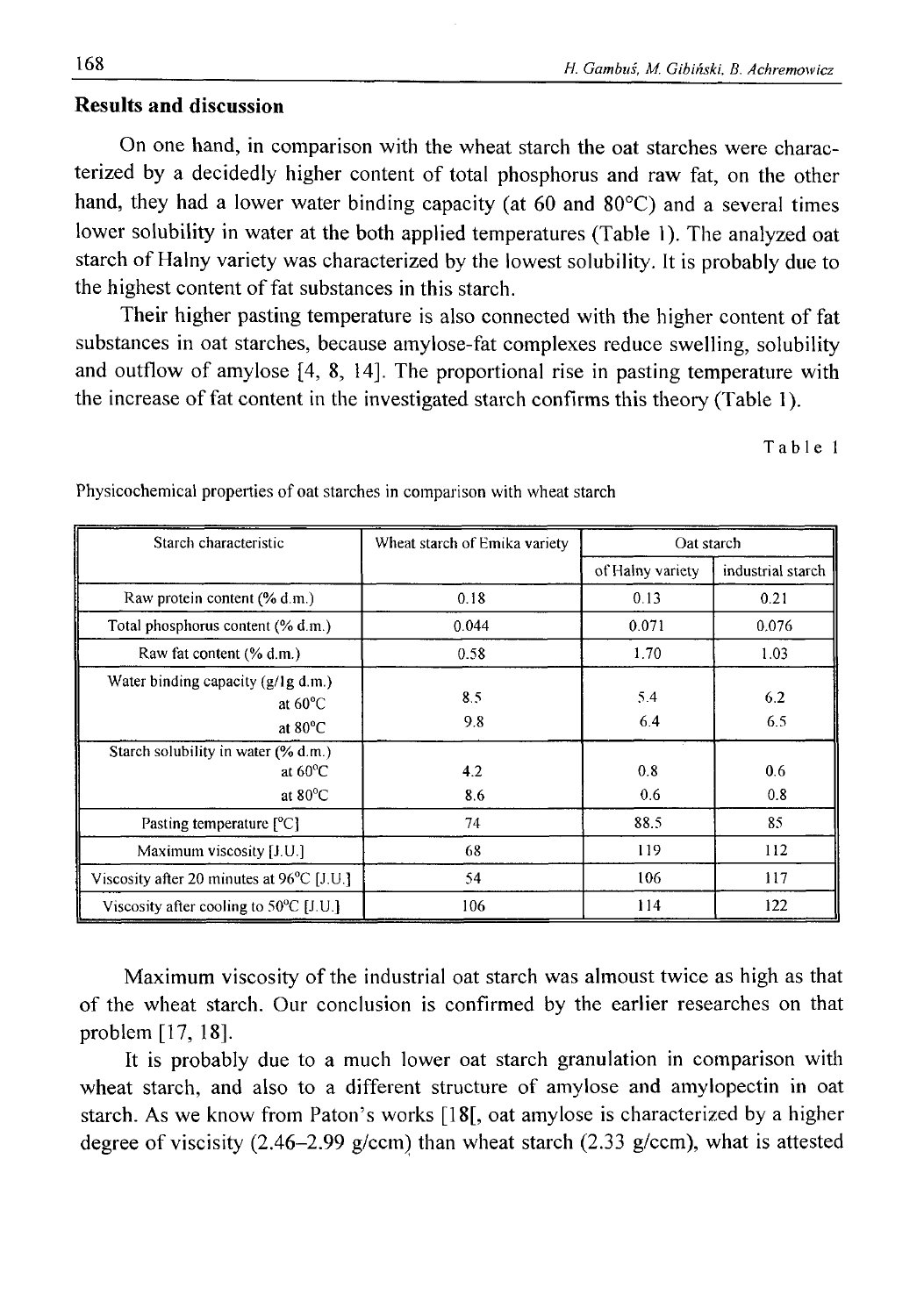by the fact that it is more linear. On the other hand, a lower intrinsic viscosity of oat amylopectin in comparison with wheat one speaks for a higher degree of chain branching.

As opposed to wheat starch a slight increase of viscosity of industrial oat starch after cooling it to 50 degrees Celsius points to a weaker trend to retrogradation of this starch.

Because of these very interesting baking properties of oat starch – namely its high content of fat substances and weak trend to retrogradation – we tried to use the addition of this starch for baking the model starch pup breads.

Any of the used components did not reduce either the mass of the pup breads, or the bread yield , but on the contrary, they had a positive effect on reducing baking loss (Table 2). Taking the results presented in this table into consideration the highest addition of oat starch (15 %) and industrial oat starch (20 %) and the addition of oat starch Halny variety (20 %) seemed the most favourable.

**Table 2**

| Sort of bread                                                   | Mass after<br>cooling | Crumb penetration |          | <b>Bread</b><br>yield [%] | Total back-<br>ing loss $[%]$ | Organoleptic evaluation |               |  |
|-----------------------------------------------------------------|-----------------------|-------------------|----------|---------------------------|-------------------------------|-------------------------|---------------|--|
|                                                                 | [g]                   | in 1 day          | in 4 day |                           |                               | Points                  | Quality class |  |
| Wheat starch - 100%<br>standard                                 | 34.7                  | 8.7               | 1.6      | 147                       | 13.4                          | 38                      |               |  |
| Wheat starch - $95% +$ oat<br>industrial starch - 5%            | 35.3                  | 9.2               | 2.3      | 150                       | 11.6                          | 38                      |               |  |
| Wheat starch - $90\%$ + oat<br>industrial starch -10%           | 34.7                  | 6.8               | 2.3      | 148                       | 13.2                          | 36                      |               |  |
| Wheat starch $-85% + 0$ at<br>industrial starch -15%            | 35.6                  | 8.6               | 2.5      | 151                       | 11.0                          | 38                      |               |  |
| Wheat starch - $80\%$ + oat<br>idustrial starch - 20%           | 35.5                  | 9.8               | 2.8      | 151                       | 11.2                          | 38                      |               |  |
| Wheat starch $-80\% + 0$ at<br>starch of Halny variety -<br>20% | 35.7                  | 8.9               | 2.7      | 152                       | 10.8                          | 37                      |               |  |

**Effect of partial replacement of wheat starch with oat starch on selected indices of bread quality (40 g)**

The presence of oat starches in the pup breads had a slight effect on reducing their volume in comparison with the standard bread. The best results were obtained using the 20 % addition of the industrial oat starch; whereas the 10 % addition of this industrial oat starch was the least favourable (fig. 1).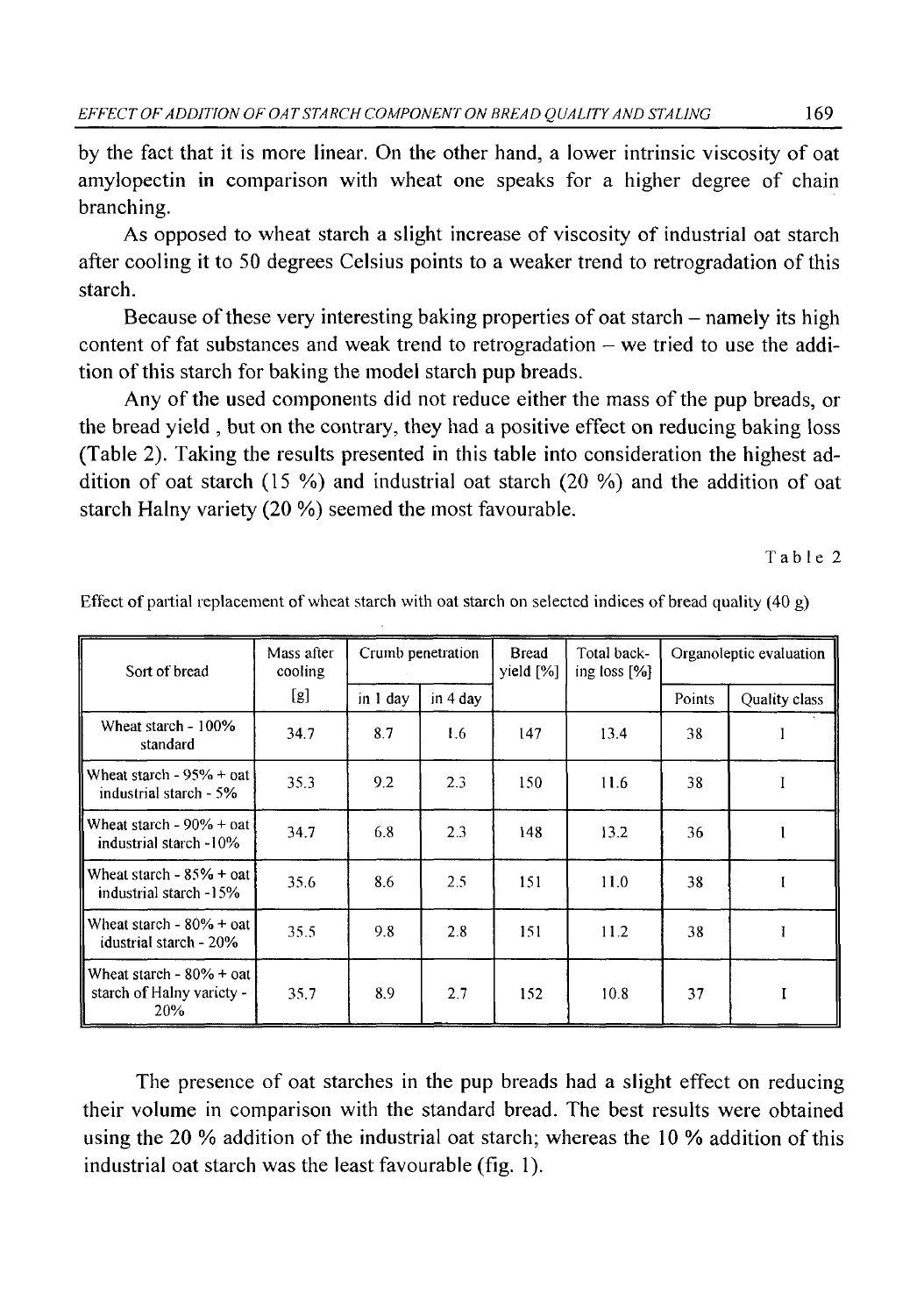In general, the addition of the oat starch had a positive effect on crumb penetration, especially the 20 % addition of the industrial oat starch; the only exceptionwas the 10 % addition of this starch (fig. 2).



Fig. 1. Effect of various amounts of oat starches on volume of model pup breads.



Fig. 2. Effect of various amounts of oat starches on crumb penetration of pup breads on the day of bak**ing.**

In comparison with the pup breads baked with the wheat starch, all the pup loaves containing the oat starch were characterized by a softer crumb in four days after baking (table 2, fig. 4). It seems that amylose-fat comlexes reducing swelling of oat starch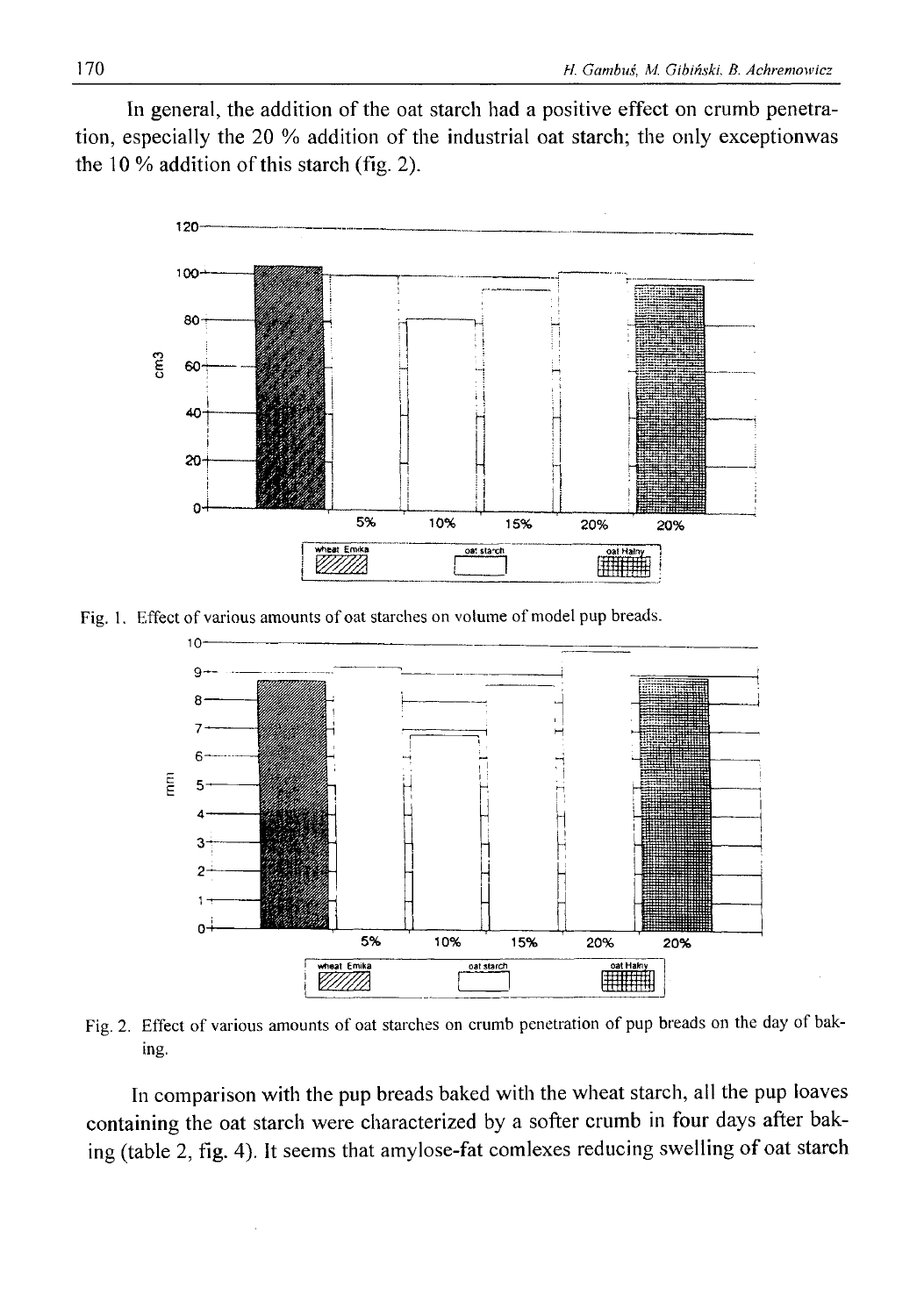(high pasting temperature and low solubility at 80°C) stopped the outflow of amylose from this starch during baking. Additionally, some part of extrinsic monoglicerines in the oat starch could immobilize the amylose contained in the wheat starch by combining together and forming amylose-fat complexes. That is why in the crumb of the pup breads baked with the oat starch there was less amylose subject to retrogradation during their storing. This process could positively affect bread staling.



**Fig. 3. Slowing down of outflow of amylose to crumb of model pup breads by fat contained in oat starch.**



Fig. 4. Effect of various amounts of oat starches on staling of model pup breads.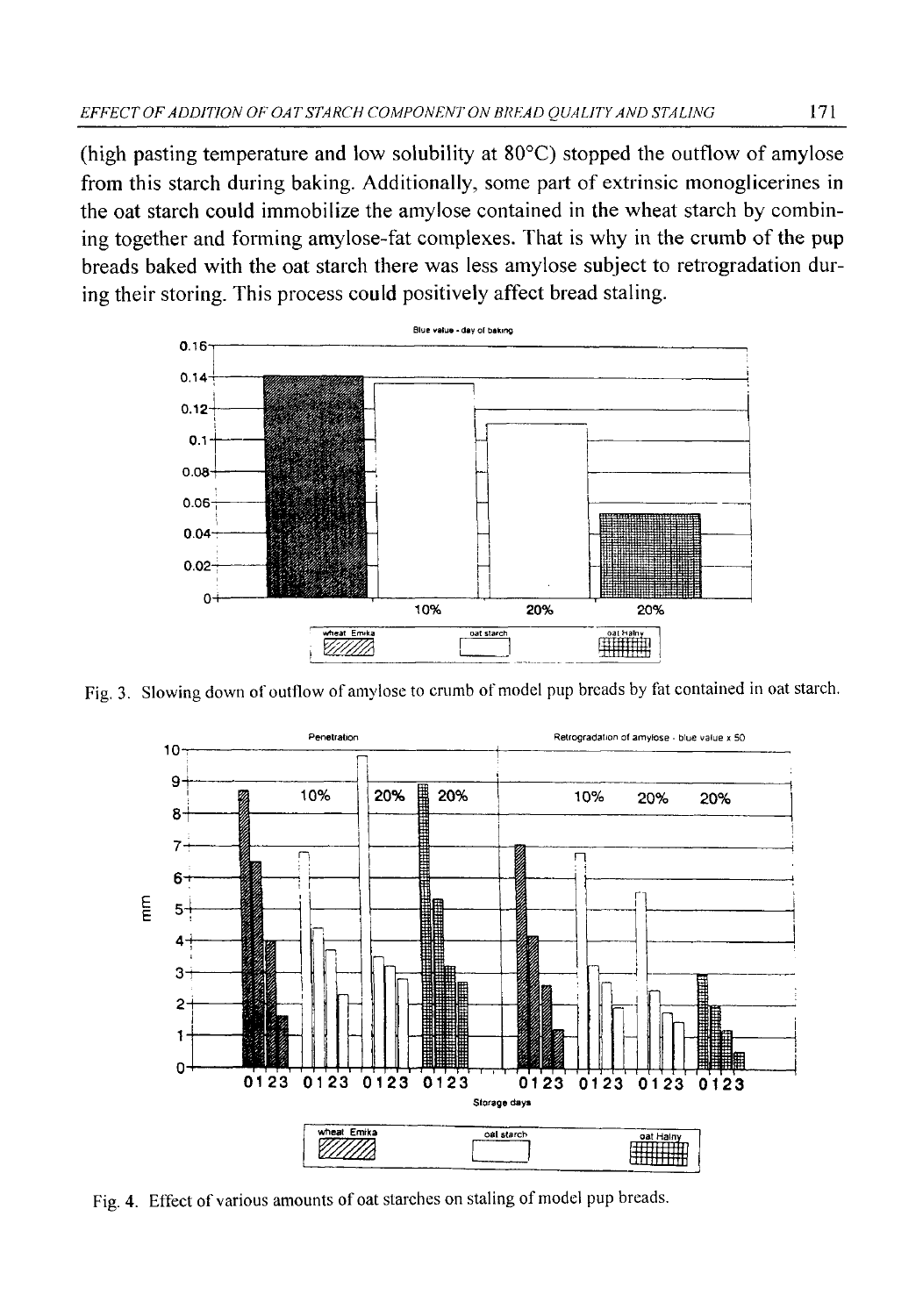Although the investigation of structural changes by means of differential scanning calorymetry (DSC) indicates that a slow retrogradation of amylopectin is responsible for bread staling, it is said , however, that concentration of the available amylose accelerates retrogradation of starch and amylopectin [22]. Hence reducing concentration of amylose and its elasticity as a result of adsortive interaction between amylose and fats allows slowing down the process og retrogradation od starch and its fractions [8].

This right assumption can further be confirmed by determination of blue value, which is an indicator of soluble amylose in crumb extract. As one can notice in fig. 3 and 4, on the very day of baking a lower content of amylose was detrmined in the crumb of the pup breads containing the oat starch as opposed to the standard bread and at the same time the decrease of the content of amylose was proportional to the increasing amount of the oat starch in the pup breads. The lowest outflow of amylose to the water crumb extract was from the bread with the 20 % addition of oat starch of Halny variety, which was characterized by the highest content of fat substances among the analyzed starches.

In each case replacing some amount of flour in the wheat bread with oat starch caused increasing baking loss and decreasing bread yield. The volume of the pup breads was also much lower, in particular of those ones containing the 20 % addition of these starches (table 3). As we know, oat starch is characterized by a small size of

**Table 3**

| Sort of bread                                        | Mass<br>after<br>cooling | Bread<br>volume<br>[cm'] | Crumb penetration |          | <b>Bread</b><br>vield<br>[%] | Total<br>backing<br>loss | Organoleptic evalua-<br>tion |                  |
|------------------------------------------------------|--------------------------|--------------------------|-------------------|----------|------------------------------|--------------------------|------------------------------|------------------|
|                                                      | [g]                      |                          | in 1 day          | in 4 day |                              | [%]                      | Points                       | Quality<br>class |
| Wheat flour - type 500<br>$100\%$ - standard         | 225                      | 658                      | 9.41              | 3.76     | 152                          | 10.3                     | 37                           | I                |
| Wheat flour $+$ oat<br>industrial starch - 10%       | 220                      | 555                      | 10.75             | 2.43     | 150                          | 11.7                     | 30                           | и                |
| Wheat flour $+$ oat<br>industrial starch - 20%       | 216                      | 448                      | 5.44              | 1.27     | 146                          | 13.6                     | 27                           | Ш                |
| Wheat flour $+$ oat starch<br>of Halny variety - 10% | 223                      | 618                      | 9.80              | 2.36     | 151                          | 10.6                     | 36                           |                  |
| Wheat flour $+$ oat starch<br>of Halny variety - 20% | 221                      | 448                      | 5.07              | 1.44     | 149                          | 11.8                     | 27                           | Ш                |

Effect of partial replacement of wheat flour with oat starch on selected indices of wheat bread quality **(250 g)**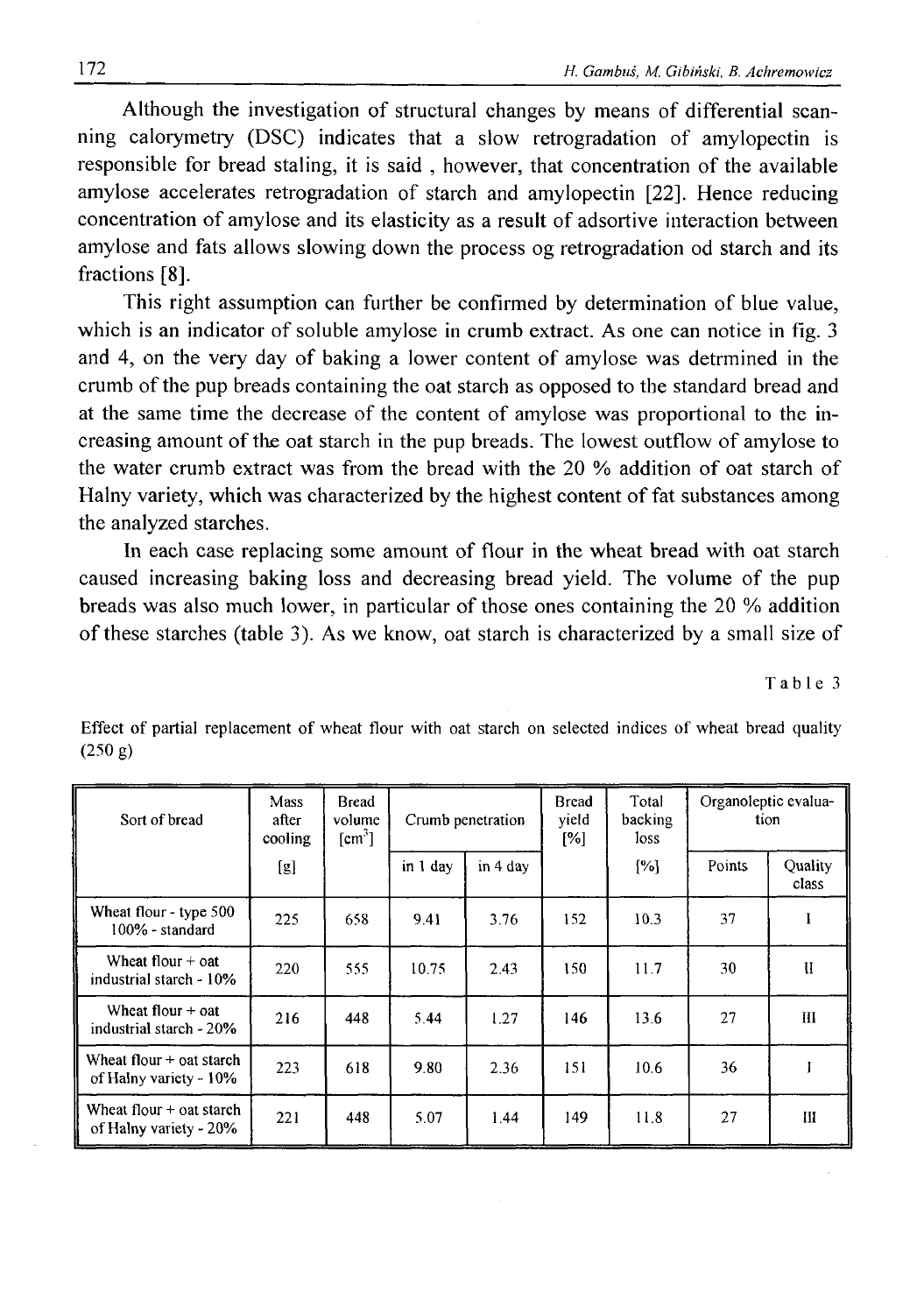granules measuring  $(3-18\mu m)$  [17] with much worse baking properties than large ones, and probably that is why they had an unfavourable effect on quality of wheat bread, ", diluting" gluten, especially in the breads with higher 20 % content of oat starch.

The lower volume of the wheat-oat pup breadsis due to a much lower crumb penetration in comparison with the standard breads.

An interesting fact is that despite the lower volume, the breads baked with the 10 % addition of industrial oat starch and oat starch were characterized by a higher crumb penetration on the day of baking. It seems however, that resistance of the small granules to pasting plays a more important role than the presence of starch fat. This phenomenon has a positive effect on plasticization of gluten. We did not notice any favourable effect of starch fat contained in oat starches on staling wheat breads.

# **Conclusions**

- 1. In comparison with wheat starch in the analyzed oat starches we determined a higher content of total phosphorus and raw fat, a lower water binding capacity a several times lower solubility in water at 60°C and 80°C and a higher pasting temperature and viscosity, both its maximum value and after cooling to 50°C.
- 2. The addition of oat starch used for baking the model pup breads increased the degree of bread yield and improved crumb penetration. Despite a slight baling loss, the addition of oat starch contributed to high organoleptic properties.
- 3. The fat substancess contained in the analyzed oat starch contributed to improving crumb structure by reducing concentration of free amylose and to some extent eliminating its retrogradation. The presence of the 20 % addition of oat starches appeared to be the most effective in the model pup breads baked with wheat starch.
- 4. We did not notice any positive effect of the starch fat contained in the oat starches on quality and staling of the wheat breads.

## **REFERENCES**

- **[1] Eliasson A.C., KrogN.: J. of Cereal Sci., 3, 1985, 239-248.**
- **[2] Gambuś H.: XXV Sesja Naukowa KTiChŻ PAN, Lublin, wrzesień 1994, s. 158.**
- **[3] Gambuś H., Lewczuk J., Nowotna A., Fortuna T.: Acta Alim. Pol., 14, 1988, 31-137.**
- [4] Gambuś H., Nowotna A.: Pol. J. Food Nutr. Sci., 1/42, 1992, 101-107.
- **[5] Gambuś H., Fortuna T., Nowotna A.: Zeszyty Naukowe AR w Krakowie, 1994, 290, Technologia Żywności, 6, 97-105.**
- **[6] Gudmundsson M., Eliasson A.C.: Carbohydrate Polymers, 13, 1990, 295-315.**
- **[7] Kulp K.: Cereal Chem., 50, 1973, 666-679.**
- **[8] Kostyra H., Soral-Śmietana M.: Materiały na VI Letnią Szkołę Skrobiową Poznań, czerwiec, 1994, 85-96.**